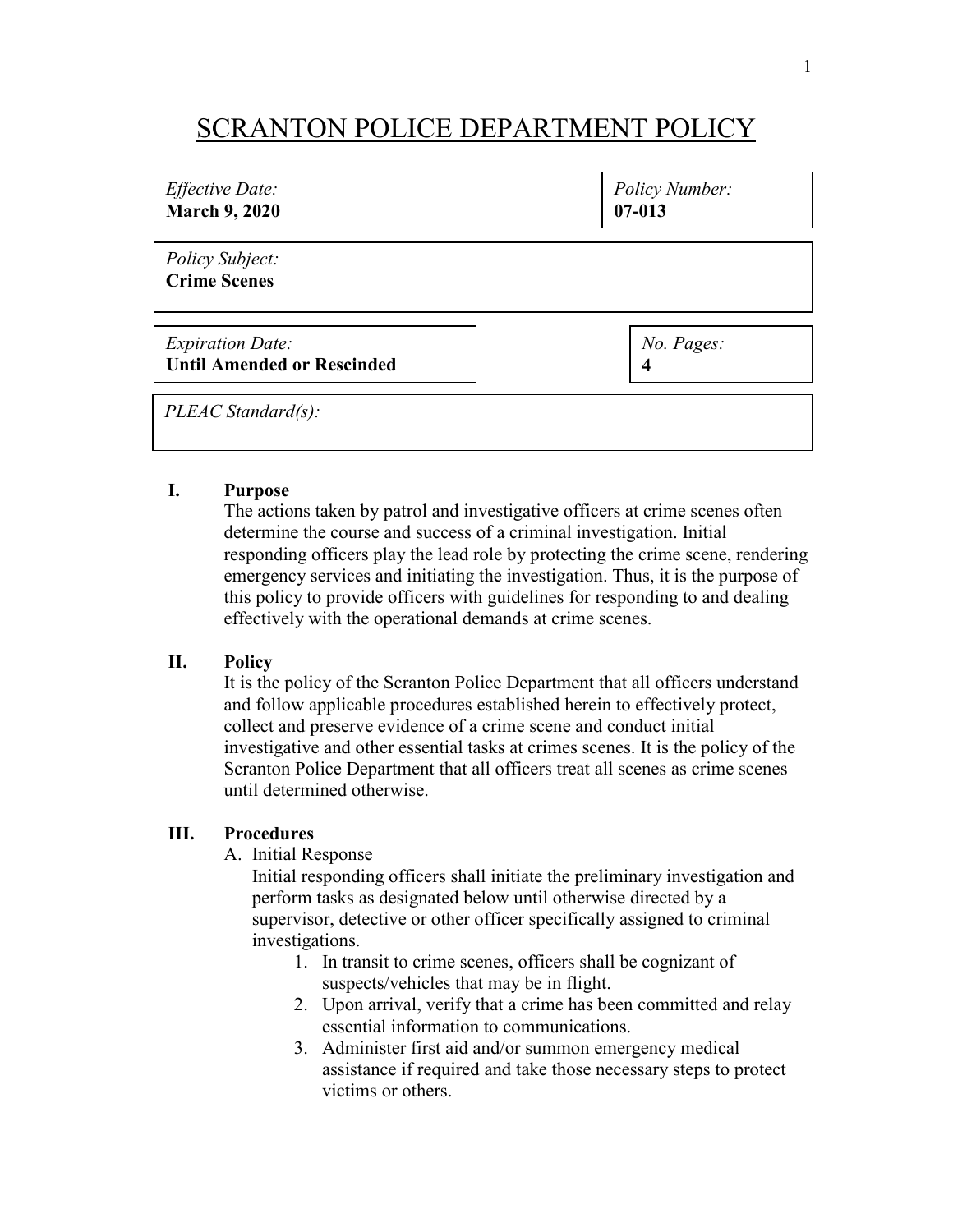- 5. Provide communications with such information as
	- a. nature of the crime committed;
	- b. description of the perpetrator;
	- c. description of any vehicles used by the offender and any accomplices;
	- d. use of firearms or other deadly weapons;
	- e. any support required at the crime scene; and
	- f. notify a supervisor to respond.
- 6. Identify any witnesses to the crime, secure their identities and request that they remain immediately outside the perimeter of the crime scene until they can be interviewed.
	- a. Where reasonably possible, obtain the identities on any other persons who were present upon arrival at the crime scene.
	- b. Note the license tags of vehicles parked near the crime scene and be aware of suspicious persons on hand at or near the crime scene.
- 7. Provide superior officers and any other investigative personnel arriving on the scene with complete information on the offense and the measures taken thus far by officers and others.
- B. Preservation of the Crime Scene
	- 1. **Initial** responding officers shall enter crime scenes **only** for purposes of aiding victims or bystanders in need of immediate assistance, apprehending perpetrators or securing the scene.
		- a. Officers making initial entries for the above purposes shall, where feasible, avoid touching, walking upon, moving objects or otherwise altering or contaminating the crime scene.
	- 2. Once **initial officers** have immediately rendered the scene safe, they shall reasonably determine and define the boundaries of the crime scene to include all areas that may reasonably be searched for evidence. **Once the scene has been rendered safe by initial responding officers, No other individual(s), including attorneys, officers, detectives and/or supervisors, shall enter the crime scene. The next person to enter the crime scene shall be the Crime Scene (processing) Detective(s), or**

**Coroner or Deputy Coroner.** *The processing officer (Crime Scene Detective) may, after his/her initial processing of the scene, authorize the investigating officer/detective to assist him/her within scene*.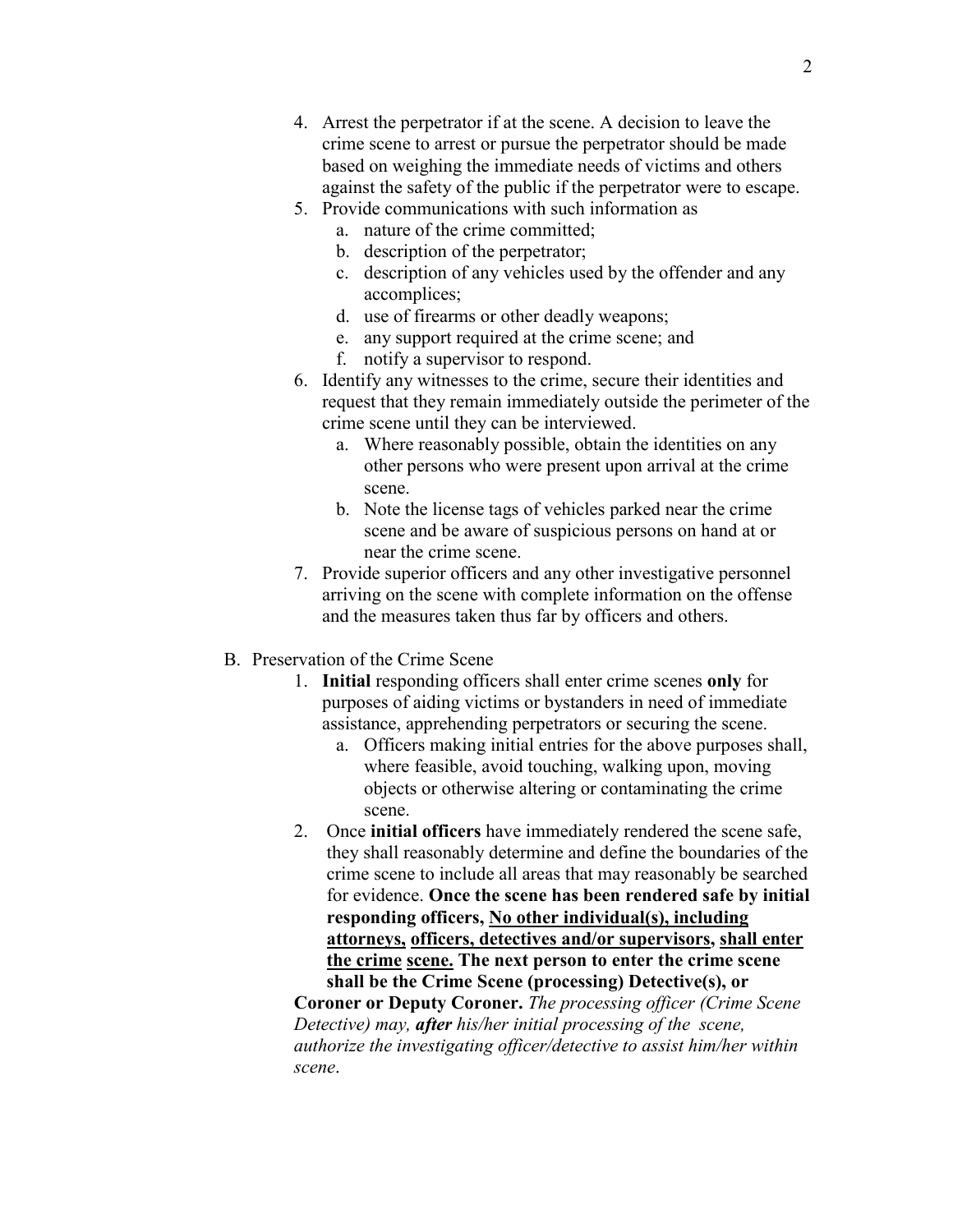- a. Officers shall retreat to the perimeter or threshold of the crime scene;
- b. officers should request backup, if necessary, to restrict access to the crime scene and control any onlookers;
- c. erect barricade tape or otherwise restrict access to defined crime scene perimeters;
- d. officers are to maintain the crime scene from the perimeter or threshold of the crime scene, not from within the scene itself;
- e. assign an officer(s) to start a crime scene  $log(s)$ . The  $log is$ two sided with the first side to contain the names of persons that had been in the crime scene, reason for entering the crime scene and times inside the scene. The second side is to contain the names of the officers that are maintaining the crime scene (crime scene log), but not entering it;
- f. record any alterations made at the crime scene due to emergency assistance to victims, the actions of persons reporting the crime, handling of any items or evidentiary value or other actions; and
- g. officers shall hold the crime scene and continue with the crime scene log(s) until instructed otherwise by an authorized supervisor.
- C. Collection of Evidence

Unless exigent circumstances exist or authorization of a supervisor is received, initial responding officers at crime scenes **shall not** engage in collection of items of potential evidentiary value.

- 1. See section H on Digital Photo Policy 07-012.
- D. Interviewing Witnesses

Witnesses at the crime scene shall be identified and preliminary interviews conducted as soon as possible. As soon as possible, the neighborhood surrounding the crime scene should be canvassed in order to identify additional witnesses or others who may have some knowledge of the crime. The purpose and scope of these interviews is to gather as much basic information as possible about the crime at the earliest point possible in order to identify the perpetrator and establish the basis for follow-up investigation.

E. Crime Scene Reporting

Officers conducting the preliminary and follow-up investigations shall complete appropriate and thorough reports in accordance with agency policy. At a **minimum**, reports shall include

- 1. date and time of arrival at the scene;
- 2. any relevant weather or situational conditions at the scene to include the status of the crime scene upon arrival (e.g., fire,